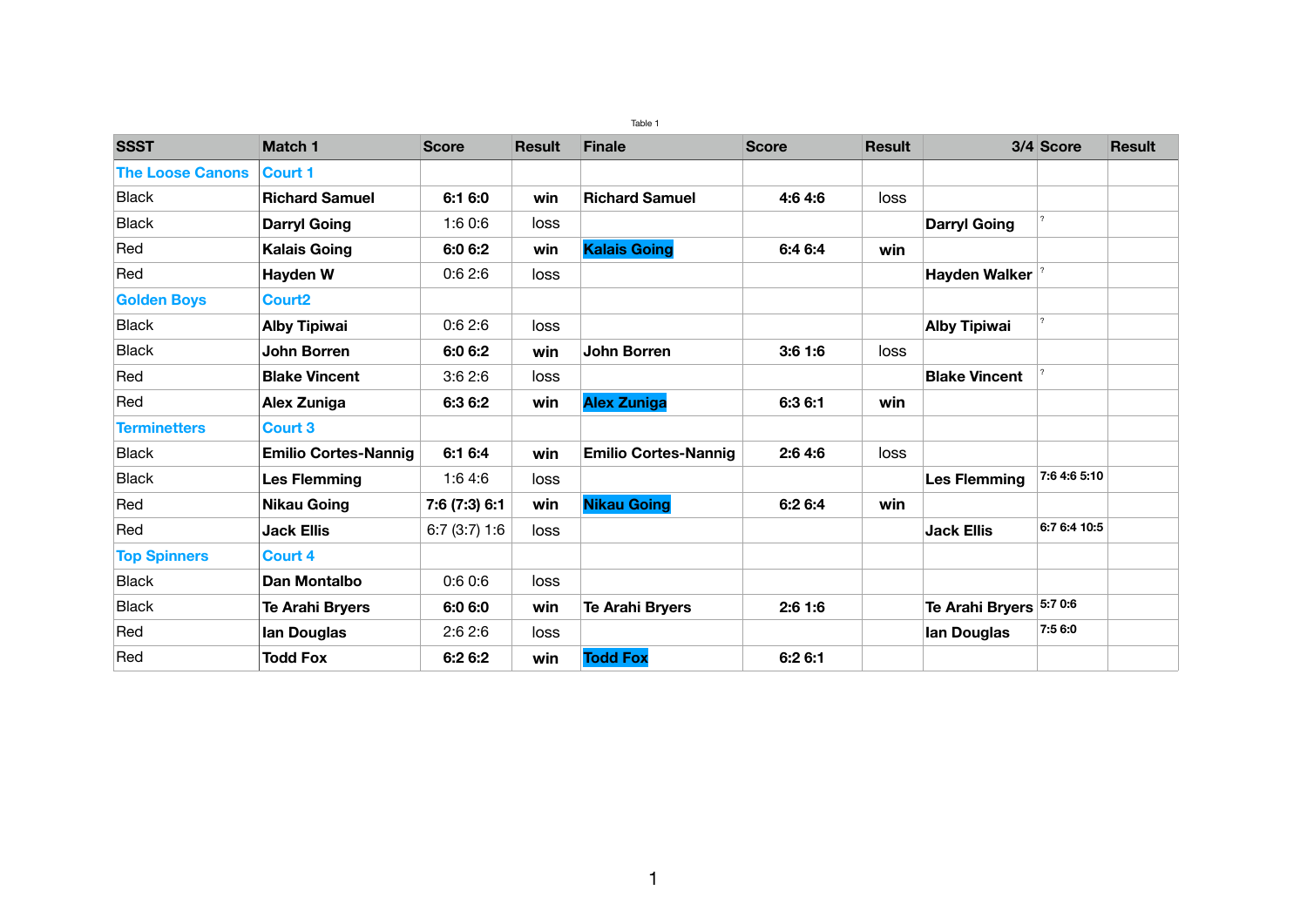| Table 1                        |                                   |              |             |                                    |              |             |                          |                            |               |
|--------------------------------|-----------------------------------|--------------|-------------|------------------------------------|--------------|-------------|--------------------------|----------------------------|---------------|
| <b>SSST</b>                    | <b>Match 1</b>                    | <b>Score</b> |             | <b>Result Finale</b>               | <b>Score</b> | <b>Resu</b> |                          | 3/4 Score                  | <b>Result</b> |
| <b>Golden Girls</b>            | <b>Court 5</b>                    |              |             |                                    |              |             |                          |                            |               |
| <b>Black</b>                   | <b>Sue McGrath</b>                | 6:3 7:5      | win         | <b>Sue McGrath</b>                 | 4:6 6:1 10:6 | win         |                          |                            |               |
| <b>Black</b>                   | <b>Sally Davis</b>                | 3:65:7       | loss        |                                    |              |             | <b>Sally Davis</b>       | 6:2 7:5 10:6               | <b>loss</b>   |
| Red                            | <b>Tup Cox</b>                    | 3:6 0:6 10:5 | win         | <b>Tup Cox</b>                     | 6:4 1:6 6:10 | loss        |                          |                            |               |
| Red                            | Liz van Leeuwen                   | 3:6 6:0 5:10 | <b>loss</b> |                                    |              |             | Liz van Leeuwen          | 6:2 7:5 10:6               | win           |
| <b>Slice Girls</b>             | <b>Court 6</b>                    |              |             |                                    |              |             |                          |                            |               |
| <b>Black</b>                   | <b>Sue Jamieson</b>               | 6:26:4       | win         | <b>Sue Jamieson</b>                | 1:64:6       | <b>loss</b> |                          |                            |               |
| <b>Black</b>                   | <b>Bridgitte Tapsell</b>          | 2:64:6       | <b>loss</b> |                                    |              |             | <b>Bridgitte Tapsell</b> | 6:2 4:6 10:5               | win           |
| Red                            | <b>Judy Randall</b>               | 2:6 6:0 11:9 | win         | <b>Judy Randall</b>                | 6:16:4       | win         |                          |                            |               |
| Red                            | <b>Jane Geldard</b>               | 6:2 0:6 9:11 | loss        |                                    |              |             | <b>Jane Geldard</b>      | 2:6 6:4 5:10               | <b>loss</b>   |
| <b>Grand Slammers Court 7</b>  |                                   |              |             |                                    |              |             |                          |                            |               |
| <b>Black</b>                   | <b>Dani Cooke</b>                 | 6:1 6:1      | win         | <b>Dani Cooke</b>                  | 6:1 3:6 10:5 | win         |                          |                            |               |
| <b>Black</b>                   | <b>Mariska van Heerden</b>        | 1:61:6       | loss        |                                    |              |             | Mariska van Heerden      | 1:62:6                     | <b>loss</b>   |
| Red                            | <b>Carolyn's McCracken</b>        | 3:66:410:6   | win         | Carolyn's McCracken   1:6 6:3 5:10 |              | loss        |                          |                            |               |
| Red                            | Lyudmila Yermolayeva 6:3 4:6 6:10 |              | <b>loss</b> |                                    |              |             | Lyudmila Yermolayeva     | 6:2 6:1                    | win           |
| <b>Unmatchables</b>            | <b>Court 8</b>                    |              |             |                                    |              |             |                          |                            |               |
| <b>Black</b>                   | <b>Hugo Drombova</b>              | 6:47:6(8:6)  | win         | <b>Hugo Drombova</b>               | 0.66312:10   | win         |                          |                            |               |
| <b>Black</b>                   | <b>Peter Simpson</b>              | 4:66:7(6:8)  | loss        |                                    |              |             | <b>Peter Simpson</b>     | $\boldsymbol{\mathcal{D}}$ |               |
| Red                            | <b>Tom Coughlan</b>               | 6:36:3       | win         | <b>Tom Coughlan</b>                | 6:03:610:12  | <b>loss</b> |                          |                            |               |
| <b>Red</b>                     | <b>David Townsend</b>             | 3:63:6       | loss        |                                    |              |             | <b>David Townsend</b>    | <u>?</u>                   |               |
| <b>One Hit Wonders Court 9</b> |                                   |              |             |                                    |              |             |                          |                            |               |
| <b>Black</b>                   | <b>Trish Baird</b>                | 6:0 6:0      | win         | <b>Trish Baird</b>                 | 4:6 6:4 11:9 | win         |                          |                            |               |
| <b>Black</b>                   | <b>Suzanne Gladding</b>           | 0.6 0.6      | loss        |                                    |              |             | <b>Suzanne Gladding</b>  | 1:60:6                     | loss          |
| <b>Red</b>                     | <b>Sophie Wright</b>              | 6:2 3:6 5:10 | loss        |                                    |              |             | <b>Sophie Wright</b>     | 6:16:0                     | win           |
| Red                            | <b>Nikki Whyte</b>                | 2:6 6:3 10:5 | win         | <b>Nikki Whyte</b>                 | 6:4 4:6 9:11 | <b>loss</b> |                          |                            |               |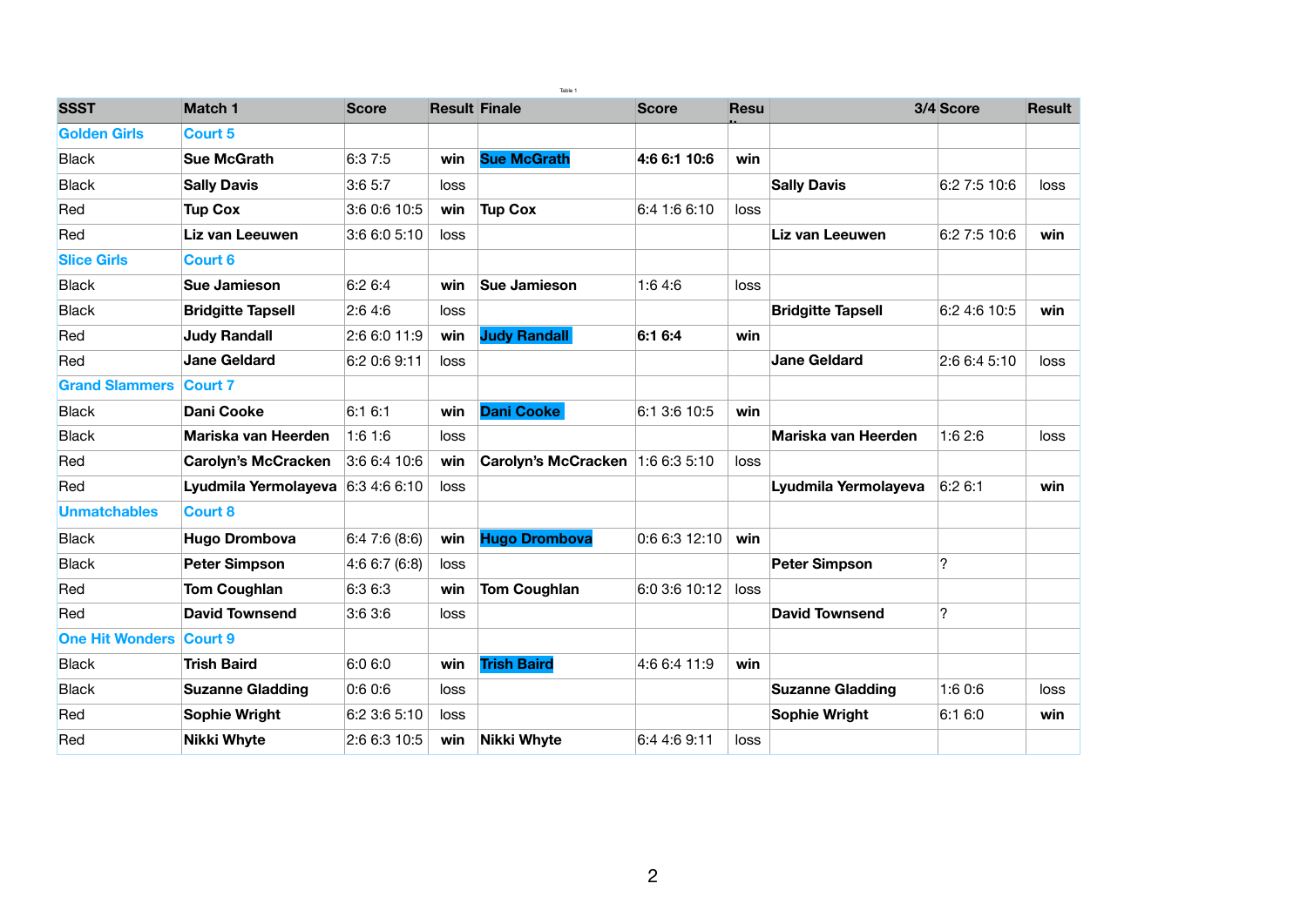| <b>The Loose Canons Court 1</b> |                       | <b>Final</b> | Place 3/4 |
|---------------------------------|-----------------------|--------------|-----------|
| <b>Black</b>                    | <b>Richard Samuel</b> |              |           |
| <b>Black</b>                    | <b>Darrell Going</b>  |              |           |
| Red                             | <b>Kalais Going</b>   |              |           |
| Red                             | <b>Hayden W</b>       |              |           |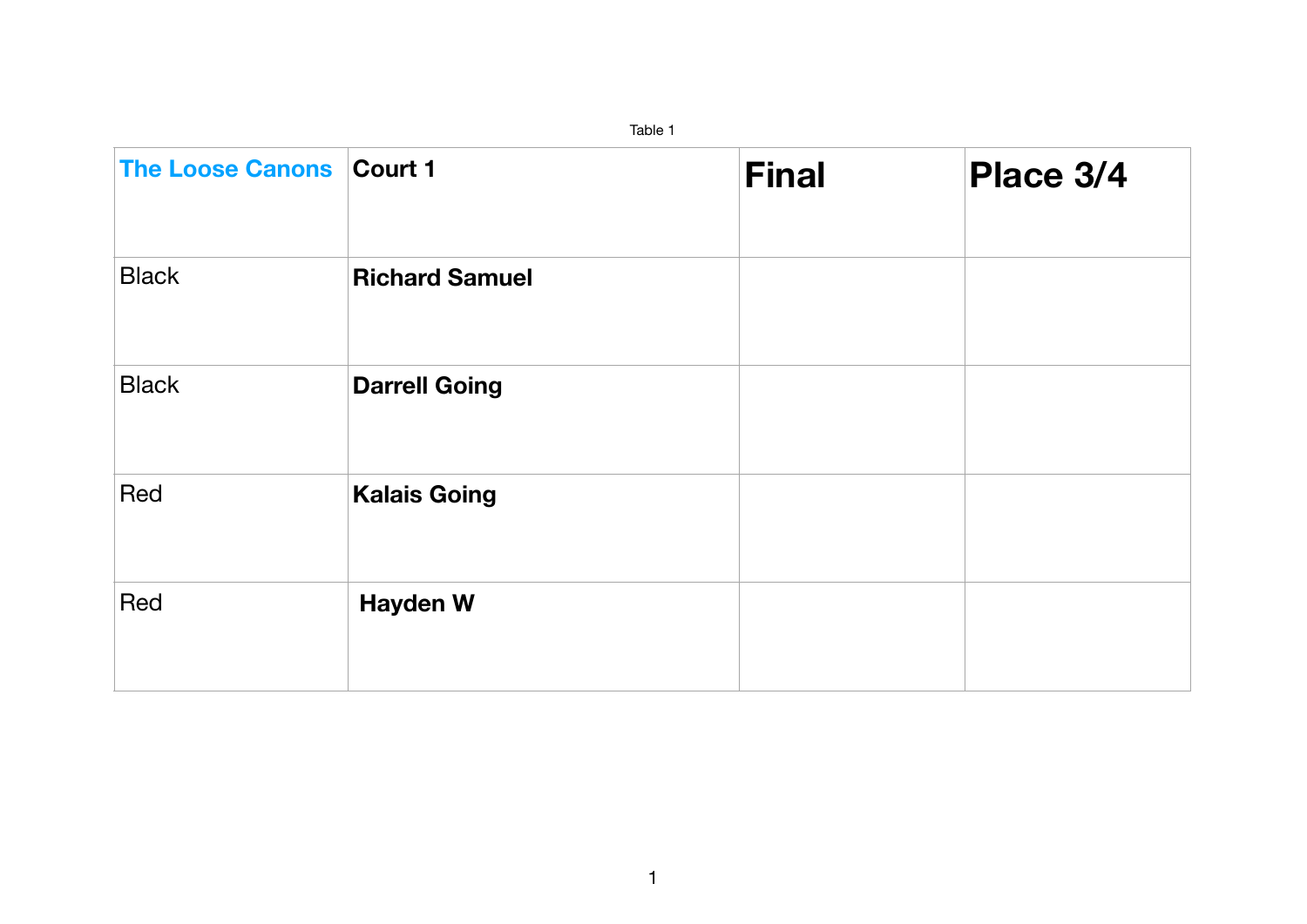| <b>Golden Boys</b> | Court <sub>2</sub>   | <b>Final</b> | Place 3/4 |
|--------------------|----------------------|--------------|-----------|
| <b>Black</b>       | <b>Alby Tipiwai</b>  |              |           |
| <b>Black</b>       | <b>John Borren</b>   |              |           |
| Red                | <b>Blake Vincent</b> |              |           |
| Red                | <b>Alex Zuniga</b>   |              |           |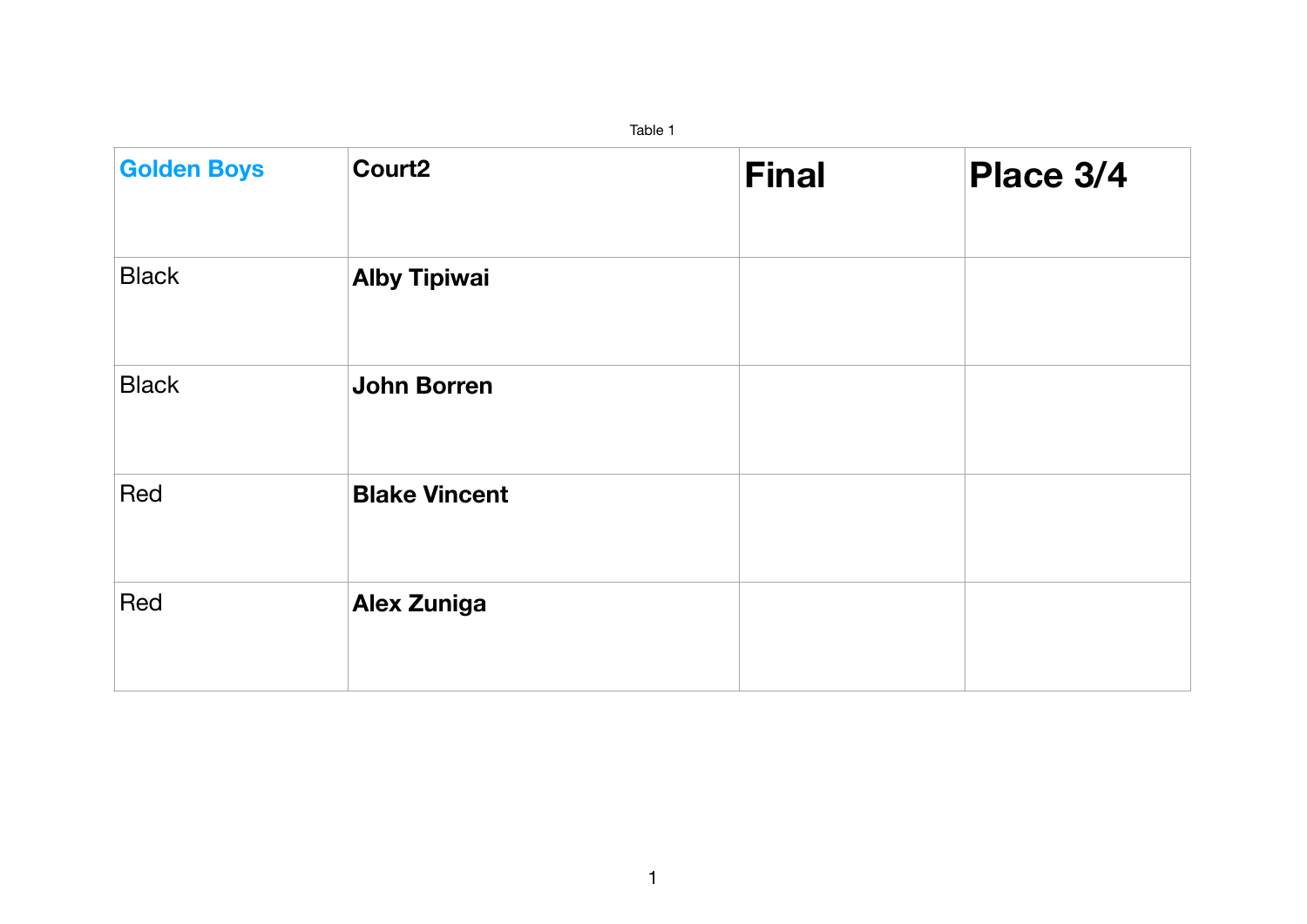| Table 1             |                             |              |           |  |  |  |
|---------------------|-----------------------------|--------------|-----------|--|--|--|
| <b>Terminetters</b> | Court 3                     | <b>Final</b> | Place 3/4 |  |  |  |
| <b>Black</b>        | <b>Emilio Cortes-Nannig</b> |              |           |  |  |  |
| <b>Black</b>        | <b>Les Flemming</b>         |              |           |  |  |  |
| Red                 | <b>Nikau Going</b>          |              |           |  |  |  |
| Red                 | <b>Jack Ellis</b>           |              |           |  |  |  |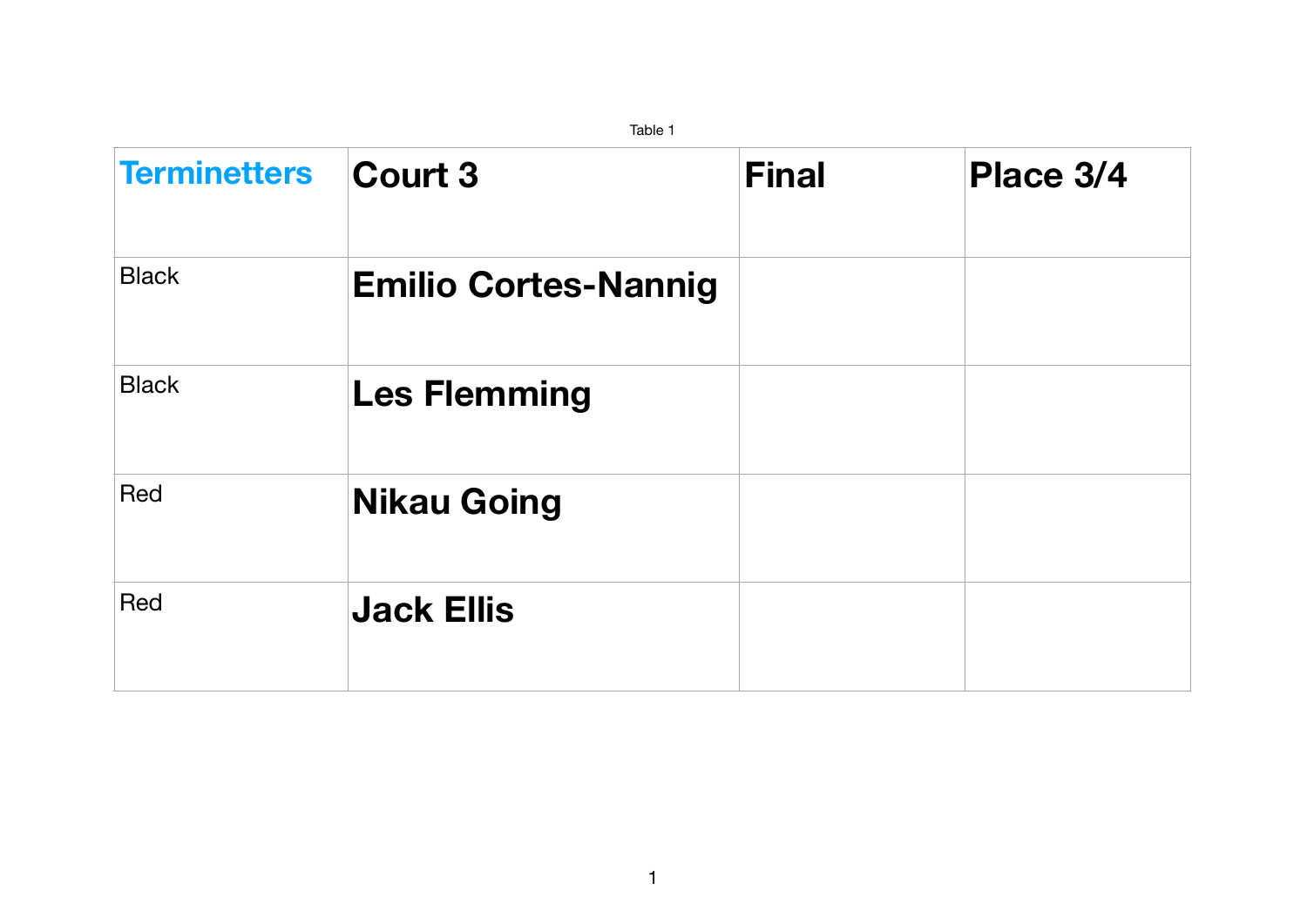|                             | Table 1               |              |           |  |  |  |  |  |
|-----------------------------|-----------------------|--------------|-----------|--|--|--|--|--|
| <b>Top Spinners Court 4</b> |                       | <b>Final</b> | Place 3/4 |  |  |  |  |  |
| <b>Black</b>                | <b>Dan Montalbo</b>   |              |           |  |  |  |  |  |
| <b>Black</b>                | <b>Te Arah Bryers</b> |              |           |  |  |  |  |  |
| Red                         | <b>lan Douglas</b>    |              |           |  |  |  |  |  |
| Red                         | <b>Todd Fox</b>       |              |           |  |  |  |  |  |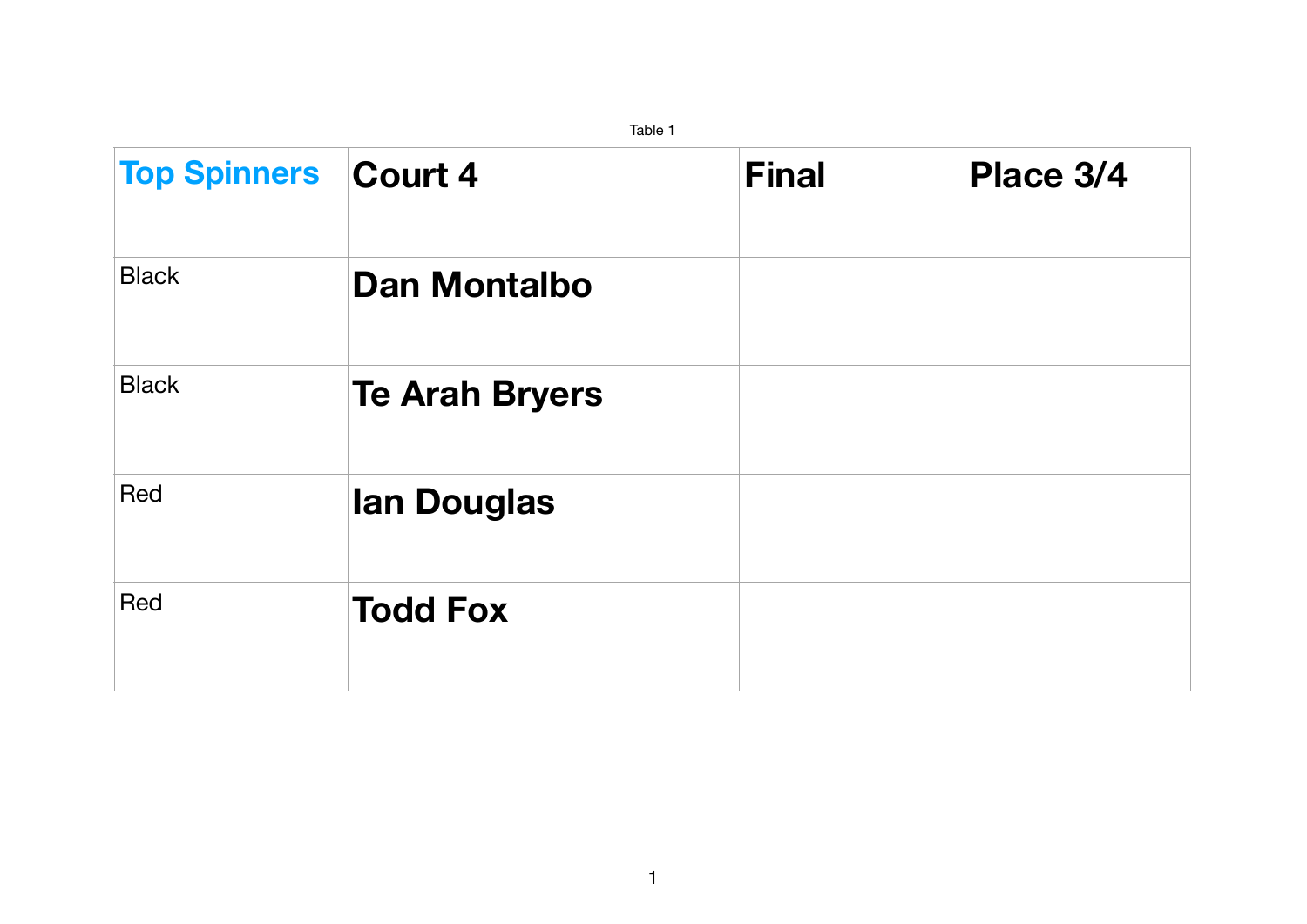|                             | Table 1                |              |           |
|-----------------------------|------------------------|--------------|-----------|
| <b>Golden Girls Court 5</b> |                        | <b>Final</b> | Place 3/4 |
| <b>Black</b>                | <b>Sue McGrath</b>     |              |           |
| <b>Black</b>                | <b>Sally Davis</b>     |              |           |
| Red                         | <b>Tup Cox</b>         |              |           |
| <b>Red</b>                  | <b>Liz van Leeuwen</b> |              |           |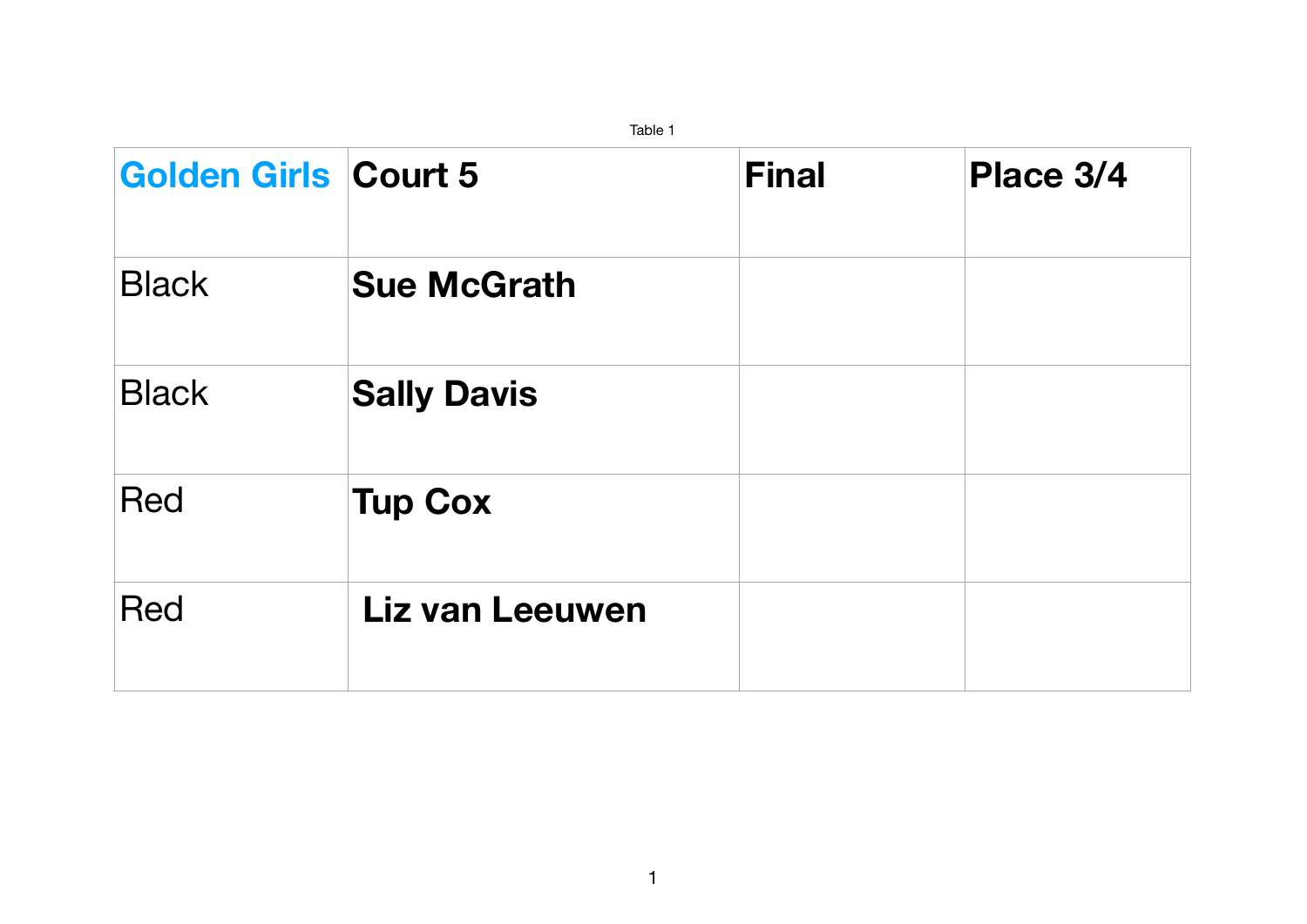|                    | Table 1                  |              |           |  |  |  |  |  |
|--------------------|--------------------------|--------------|-----------|--|--|--|--|--|
| <b>Slice Girls</b> | <b>Court 6</b>           | <b>Final</b> | Place 3/4 |  |  |  |  |  |
| <b>Black</b>       | <b>Sue Jamieson</b>      |              |           |  |  |  |  |  |
| <b>Black</b>       | <b>Bridgitte Tapsell</b> |              |           |  |  |  |  |  |
| <b>Red</b>         | <b>Judy Randall</b>      |              |           |  |  |  |  |  |
| <b>Red</b>         | <b>Jane Geldard</b>      |              |           |  |  |  |  |  |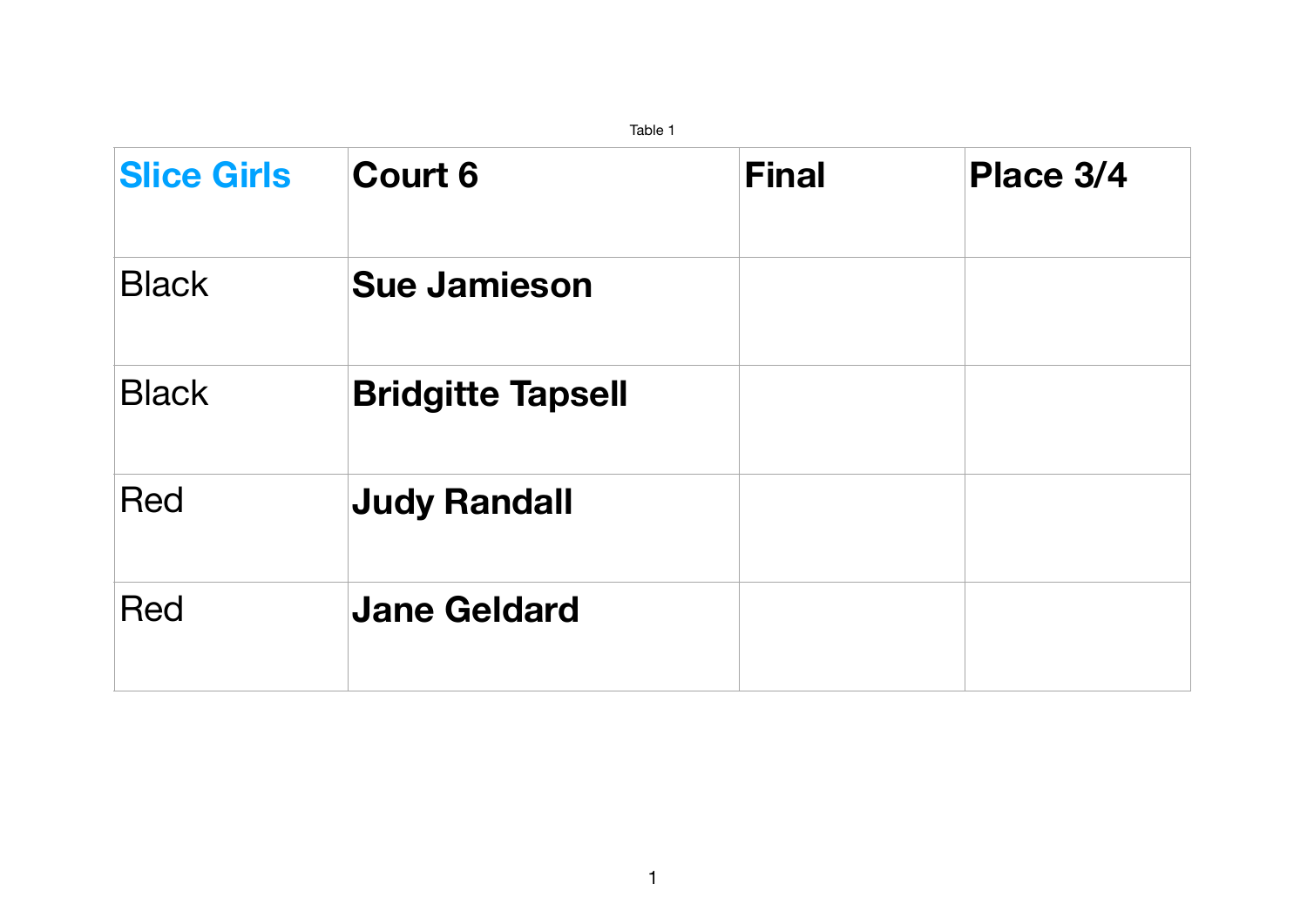

|                               | Table 1                    |              |                          |
|-------------------------------|----------------------------|--------------|--------------------------|
| <b>Grand Slammers Court 7</b> |                            | <b>Final</b> | $\overline{\phantom{a}}$ |
| <b>Black</b>                  | <b>Dani Cooke</b>          |              |                          |
| <b>Black</b>                  | Mariska van Heerden        |              |                          |
| <b>Red</b>                    | <b>Carolyn's McCracken</b> |              |                          |
| Red                           | Lyudmila Yermolayeva       |              |                          |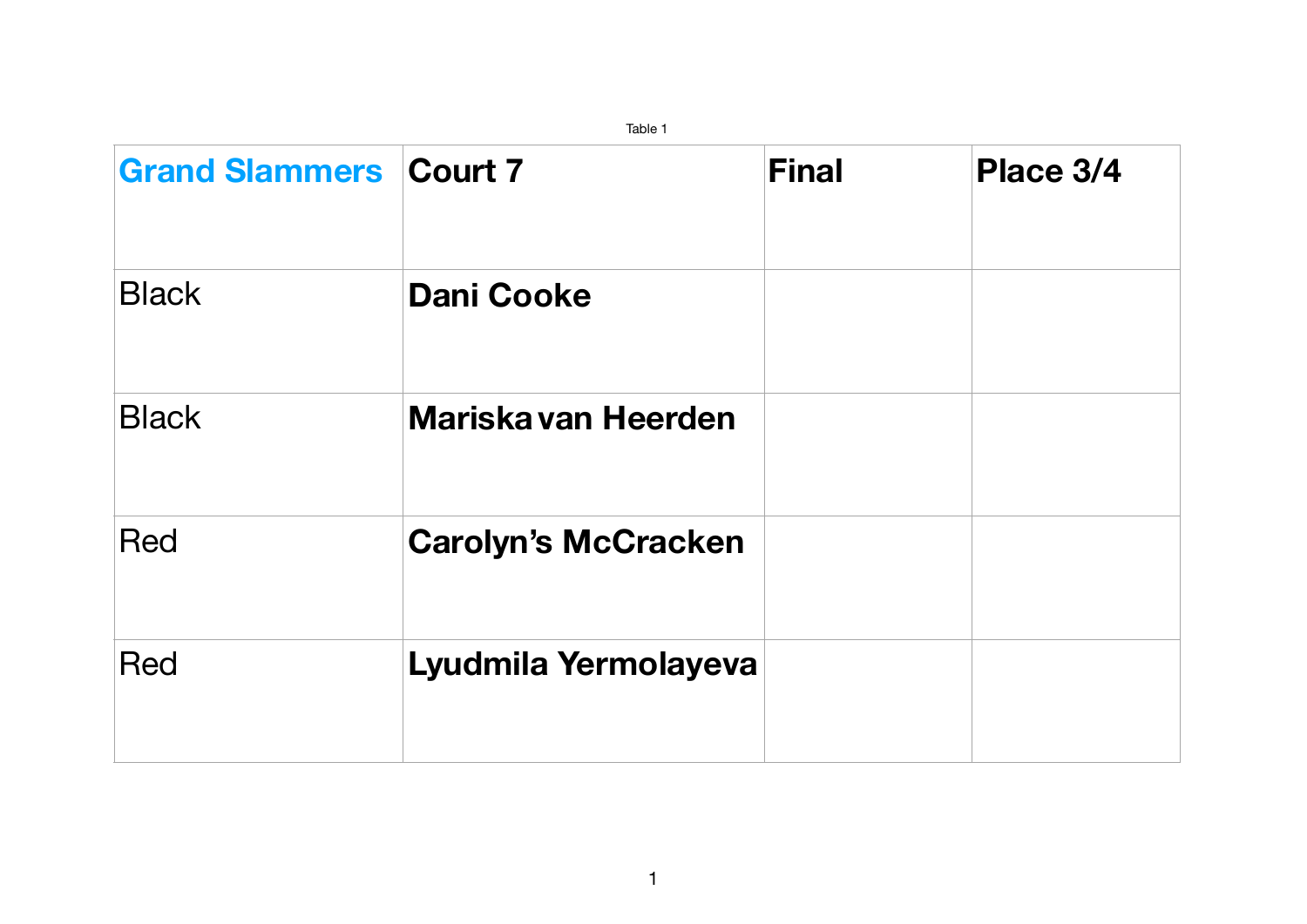| Taple T                     |                       |              |           |  |  |  |
|-----------------------------|-----------------------|--------------|-----------|--|--|--|
| <b>Unmatchables Court 8</b> |                       | <b>Final</b> | Place 3/4 |  |  |  |
| <b>Black</b>                | <b>Hugo Drombova</b>  |              |           |  |  |  |
| <b>Black</b>                | <b>Peter Simpson</b>  |              |           |  |  |  |
| <b>Red</b>                  | <b>Tom Coughlan</b>   |              |           |  |  |  |
| <b>Red</b>                  | <b>David Townsend</b> |              |           |  |  |  |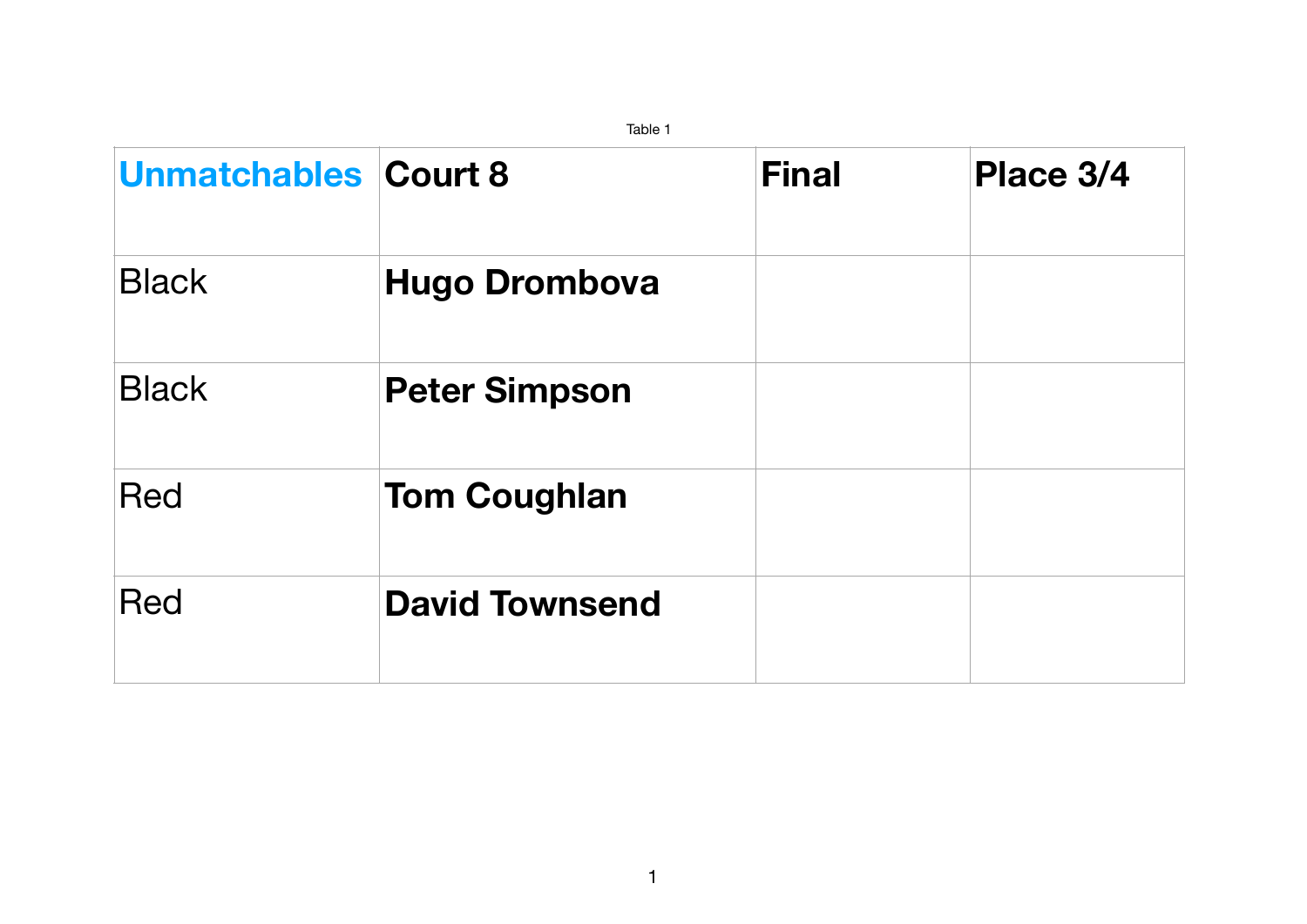|                                  | Table T                 |              |           |
|----------------------------------|-------------------------|--------------|-----------|
| <b>One Hit</b><br><b>Wonders</b> | <b>Court 9</b>          | <b>Final</b> | Place 3/4 |
| <b>Black</b>                     | <b>Trish Baird</b>      |              |           |
| <b>Black</b>                     | <b>Suzanne Gladding</b> |              |           |
| <b>Red</b>                       | <b>Sophie Wright</b>    |              |           |
| <b>Red</b>                       | <b>Nikki White</b>      |              |           |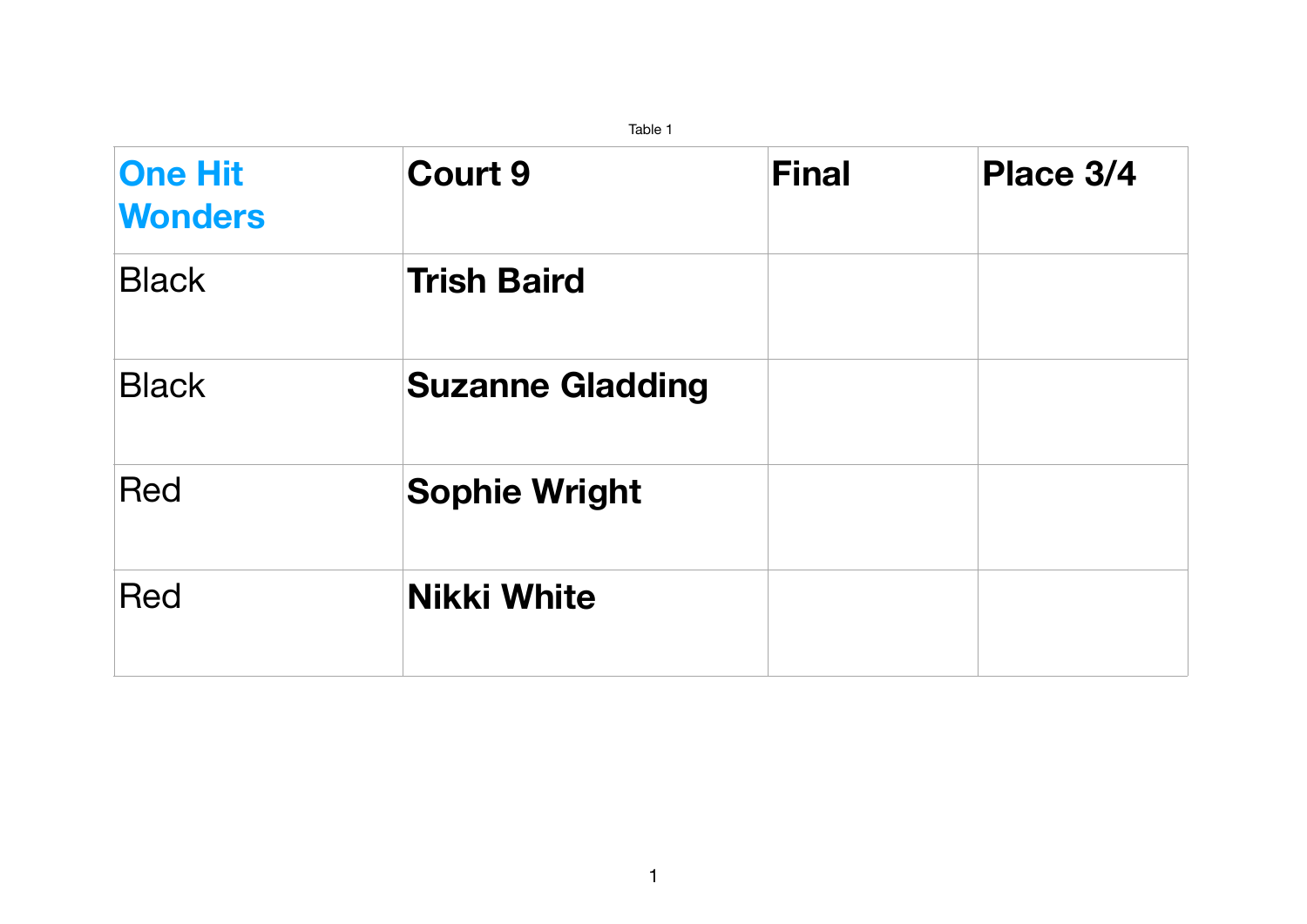|                        |                              |              |               | Table 1       |              |               |           |               |
|------------------------|------------------------------|--------------|---------------|---------------|--------------|---------------|-----------|---------------|
| <b>SSST</b>            | Court                        | <b>Score</b> | <b>Result</b> | <b>Finale</b> | <b>Score</b> | <b>Result</b> | 3/4 Score | <b>Result</b> |
| <b>Golden Girls</b>    | court 5                      |              |               |               |              |               |           |               |
| <b>Black</b>           | <b>Sue McGrath</b>           | X            |               |               |              |               |           |               |
| <b>Black</b>           | <b>Sally Davis</b>           | XX           |               |               |              |               |           |               |
| Red                    | Tup Cox 2 on astro           | X            |               |               |              |               |           |               |
| Red                    | Liz van Leeuwen              | XX           |               |               |              |               |           |               |
| <b>Slice Girls</b>     | court 6                      |              |               |               |              |               |           |               |
| <b>Black</b>           | <b>Sue Jamieson</b>          | X            |               |               |              |               |           |               |
| <b>Black</b>           | <b>Bridgitte Tapsell</b>     | XX           |               |               |              |               |           |               |
| Red                    | <b>Judy Randall</b>          | XX           |               |               |              |               |           |               |
| Red                    | <b>Jane Geldard</b>          | <b>XX</b>    |               |               |              |               |           |               |
| <b>Grand Slammers</b>  | court 7                      |              |               |               |              |               |           |               |
| <b>Black</b>           | <b>Dani Cooke</b>            | X            |               |               |              |               |           |               |
| <b>Black</b>           | <b>Mariska</b>               | <b>XX</b>    |               |               |              |               |           |               |
| Red                    | <b>Carolyn's McCracken X</b> |              |               |               |              |               |           |               |
| Red                    | Lyudmila                     | X            |               |               |              |               |           |               |
| Unmatchables           | court 8                      |              |               |               |              |               |           |               |
| <b>Black</b>           | <b>Hugo Drombova</b>         | $\mathsf{X}$ |               |               |              |               |           |               |
| <b>Black</b>           | <b>Peter Simpson</b>         | X            |               |               |              |               |           |               |
| Red                    | <b>Tom Coughlan</b>          | XX           |               |               |              |               |           |               |
| Red                    | <b>David Townsend</b>        | X            |               |               |              |               |           |               |
| <b>One Hit Wonders</b> | <b>court 9</b>               |              |               |               |              |               |           |               |
| <b>Black</b>           | <b>Trish</b>                 | X            |               |               |              |               |           |               |
| <b>Black</b>           | <b>Suzanne Gladding</b>      | XX           |               |               |              |               |           |               |
| Red                    | <b>Sophie Wright</b>         | <b>XX</b>    |               |               |              |               |           |               |
| Red                    | <b>Nikki White</b>           | X            |               |               |              |               |           |               |